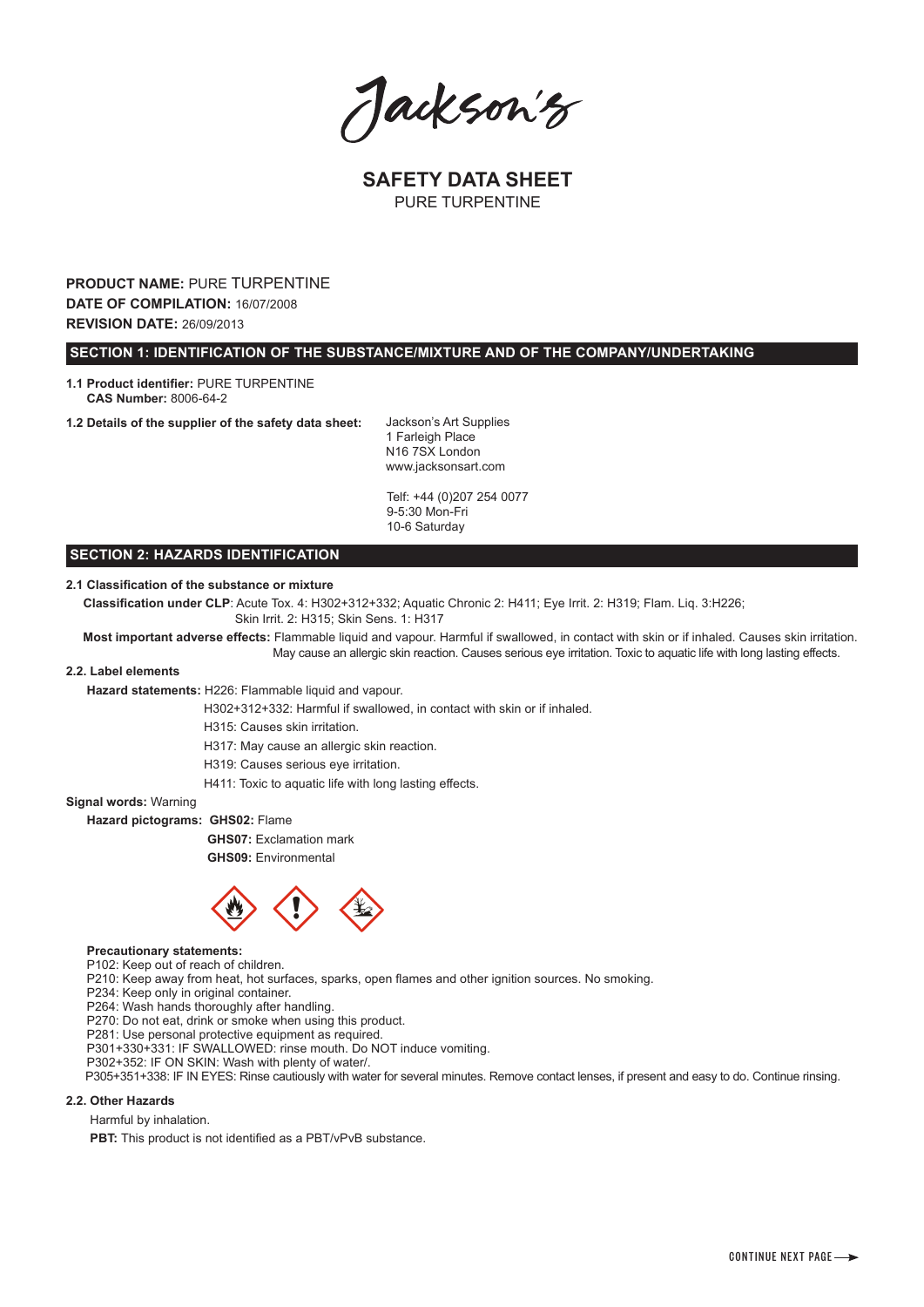# **SECTION 3: COMPOSITION/INFORMATION ON INGREDIENTS**

**Chemical identity:** TURPENTINE OIL **CAS number:** 8006-64-2

# **SECTION 4: FIRST AID MEASURES**

### **4.1 Description of first aid measures:**

#### **By inhalation:**

Remove casualty from exposure ensuring one's own safety whilst doing so. Consult a doctor.

#### **By skin contact:**

 Remove all contaminated clothes and footwear immediately unless stuck to skin. Drench the affected skin with running water for 10 minutes or longer if substance is still on skin. Consult a doctor.

### **By eye contact:**

Bathe the eye with running water for 15 minutes. Consult a doctor.

# **By ingestion:**

Wash out mouth with water. Do not induce vomiting. If conscious, give half a litre of water to drink immediately. Consult a doctor.

#### **4.2 Most important symptoms and effects, both acute and delayed**

**Skin contact:** There may be mild irritation at the site of contact.

 **Eye contact:** There may be irritation and redness. The eyes may water profusely. **Ingestion:** There may be soreness and redness of the mouth and throat. Nausea and stomach pain may occur. There may be vomiting. **Inhalation:** There may be irritation of the throat with a feeling of tightness in the chest.

**Delayed / immediate effects:** Immediate effects can be expected after short-term exposure.

### **4.3. Indication of any immediate medical attention and special treatment needed**

### **Immediate / special treatment:** Not applicable.

# **SECTION 5: FIREFIGHTING MEASURES**

### **5.1 Extinguishing media:**

Suitable extinguishing media for the surrounding fire should be used. Use water spray to cool containers.

### **5.2 Special hazards arising from the substance or mixture**

Exposure hazards: In combustion emits toxic fumes.

# **5.3 Advice for fire-fighters**

Wear self-contained breathing apparatus. Wear protective clothing to prevent contact with skin and eyes.

# **SECTION 6: ACCIDENTAL RELEASE MEASURES**

### **6.1 Personal precautions, protective equipment and emergency procedures**

Refer to section 8 of SDS for personal protection details. If outside do not approach from downwind. If outside keep bystanders upwind and away from danger point. Mark out the contaminated area with signs and prevent access to unauthorised personnel. Turn leaking containers leak-side up to prevent the escape of liquid.

### **6.2 Environmental precautions**

Do not discharge into drains or rivers. Contain the spillage using bunding.

### **6.3 Methods and material for containment and cleaning up**

Absorb into dry earth or sand. Transfer to a closable, labelled salvage container for disposal by an appropriate method.

# **6.4 Reference to other sections**

Refer to section 8 of SDS.

# **SECTION 7: HANDLING AND STORAGE**

### **7.1 Conditions for safe storage, including any incompatibilities**

 **Handling requirements:** Avoid direct contact with the substance. Ensure there is sufficient ventilation of the area. Do not handle in a con fined space. Avoid the formation or spread of mists in the air.

 **Storage conditions:** Store in a cool, well ventilated area. Keep container tightly closed. The floor of the storage room must be impermeable to prevent the escape of liquids.

 **Suitable packaging:** Must only be kept in original packaging.

### **7.2 Specific end use(s)**

 **Specific end use(s):** No data available.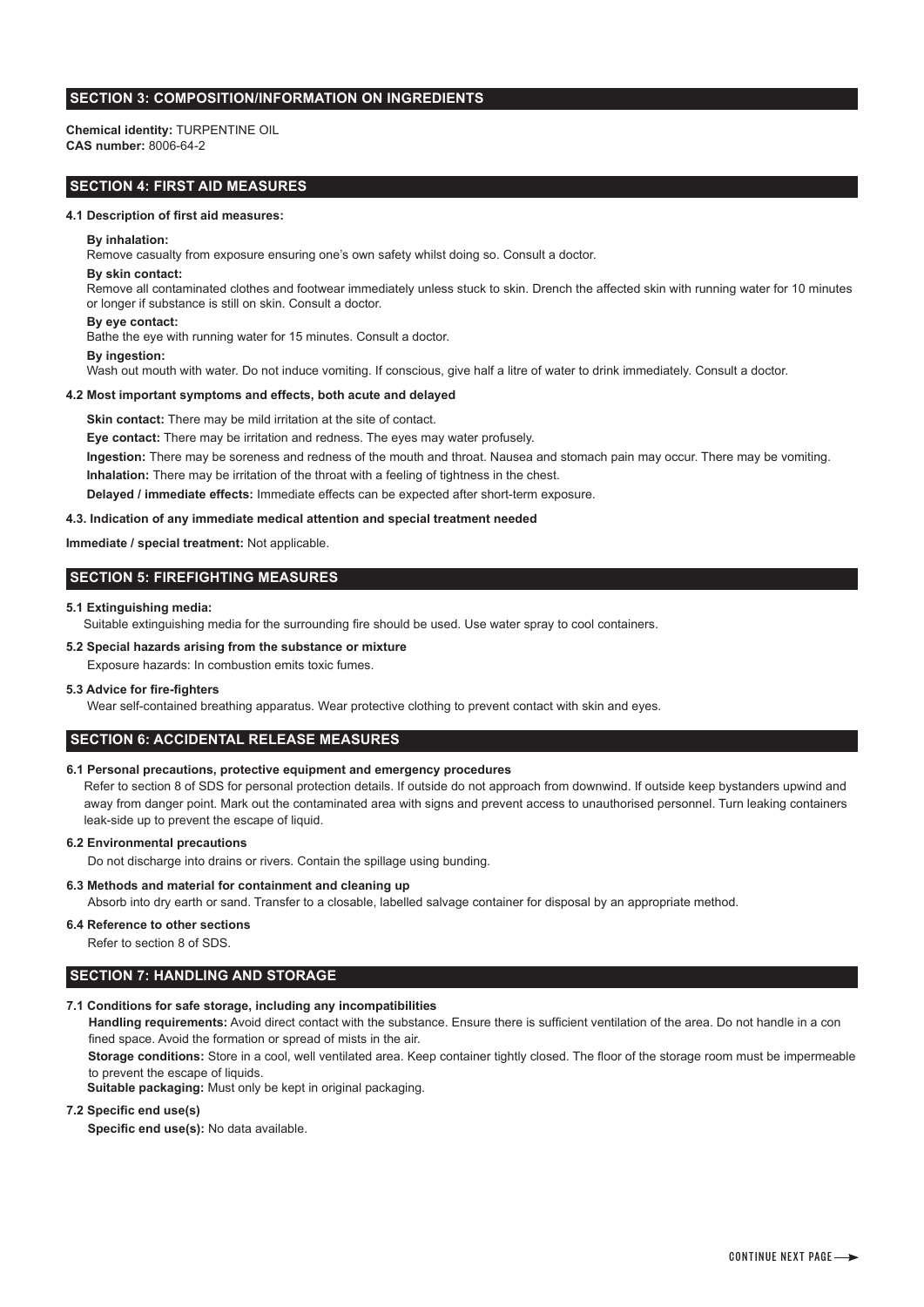# **SECTION 8: EXPOSURE CONTROLS/PERSONAL PROTECTION**

### **8.1 Control parameters**

Workplace exposure limits **Respirable dust** Respirable dust

| <b>STATE</b> | 8 hour TWA | 15 min. STEL | 8 hour TWA | 15 min. STEL |
|--------------|------------|--------------|------------|--------------|
| l uk         | 100-150ppm | 150ppm       |            |              |

## **Hazardous ingredients:** TURPENTINE OIL

Workplace exposure limits **Respirable dust** Respirable dust

| <b>STATE</b> | 8 hour TWA | 15 min. STEL | 8 hour TWA | 15 min. STEL |
|--------------|------------|--------------|------------|--------------|
| UK           | 566 mg/m3  | 850 mg/m3    |            |              |

**DNEL / PNEC:** No data available.

# **8.2 Exposure controls**

 **Engineering measures:** Ensure there is sufficient ventilation of the area. The floor of the storage room must be impermeable to prevent the escape of liquids.

 **Respiratory protection:** Self-contained breathing apparatus must be available in case of emergency.

 **Hand protection:** Impermeable gloves.

 **Eye protection:** Safety glasses. Ensure eye bath is to hand.

**Skin protection:** Impermeable protective clothing.

# **SECTION 9: PHYSICAL AND CHEMICAL PROPERTIES**

**9.1 Information on basic physical and chemical properties**

 **State:** Liquid  **Colour:** Colourless  **Odour:** Characteristic odour  **Evaporation rate:** Slow  **Oxidising:** Non-oxidising (by EC criteria)  **Solubility in water:** Insoluble  **Viscosity:** Oily  **Boiling point/range°C:** 156-270  **Melting point/range°C:** -50/-60  **Flash point°C:** 35  **Autoflammability°C:** 253  **Vapour pressure:** 4.7  **Relative density:** 0.85-0.87

# **9.2 Other information**

No data available.

# **SECTION 10: STABILITY AND REACTIVITY**

 **Reactivity:** Stable under recommended transport or storage conditions.

 **Chemical stability:** Stable under normal conditions.

 **Hazardous reactions:** Hazardous reactions will not occur under normal transport or storage conditions. Decomposition may occur on exposure to conditions or materials listed below.

 **Conditions to avoid:** Heat

 **Materials to avoid:** Strong oxidising agents. Strong acids.

 **Hazardous decomposition products:** In combustion emits toxic fumes.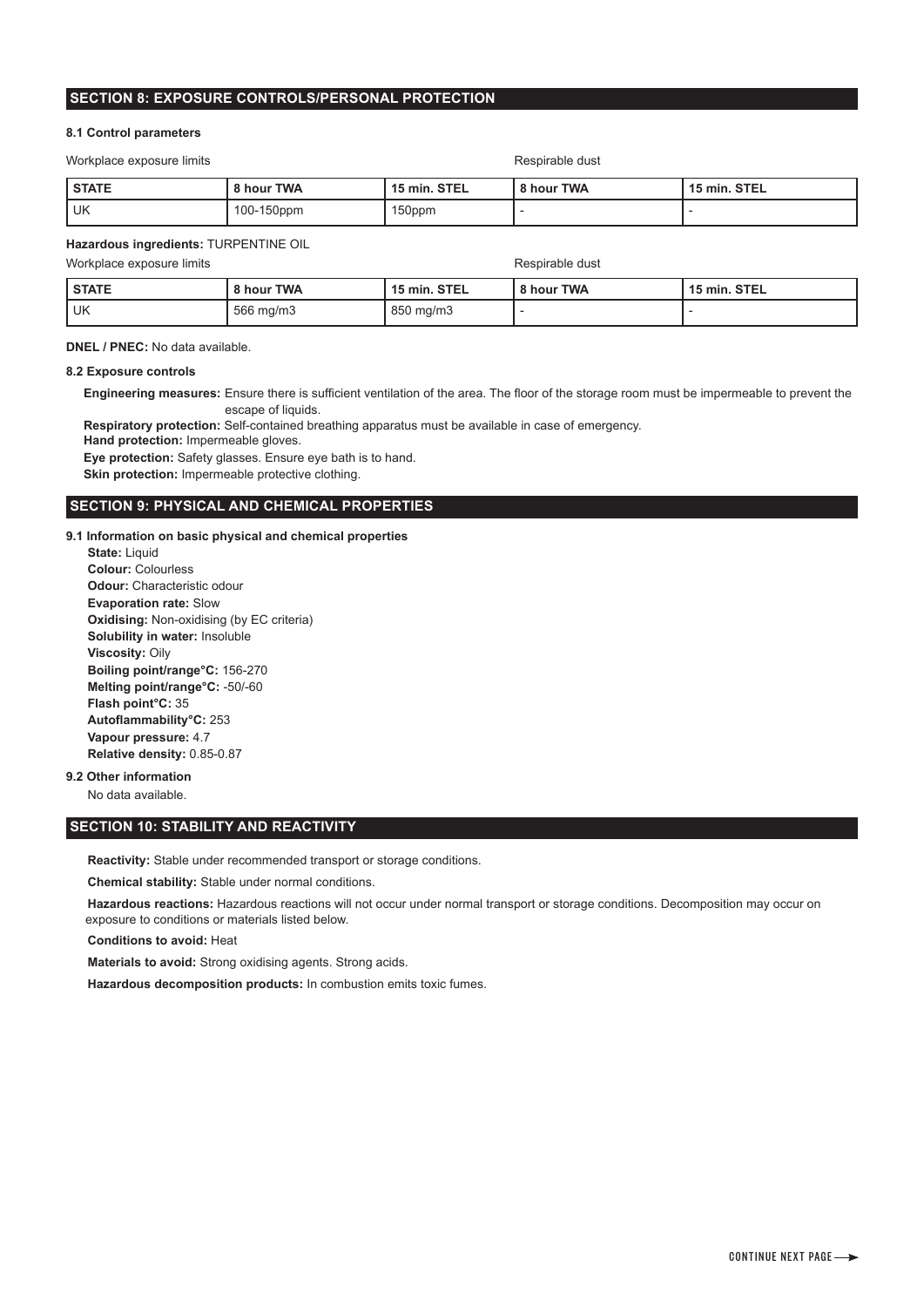# **11.1 Information on toxicological effects**

## Hazardous ingredients:

TURPENTINE OIL

| <b>IVN</b> | <b>MUS</b> | LD50 | 1180 | µg/kg |
|------------|------------|------|------|-------|
| ' ORL      | ר אם<br>`` | LD50 | 5760 | mg/kg |

Relevant hazardous for substance:

| Hazard                         | Route       | <b>Basis</b>          |
|--------------------------------|-------------|-----------------------|
| Acute toxicity (ac. tox. 4)    | INH DRM ING | Hazardous: calculated |
| Skin corrosion/irritation      | <b>DRM</b>  | Hazardous: calculated |
| Serious eye damage/irritation  | OPT         | Hazardous: calculated |
| Respiratory/skin sensitisation | <b>DRM</b>  | Hazardous: calculated |

### **Symptoms / routes of exposure**

 **Skin contact:** There may be irritation and redness at the site of contact.

 **Eye contact:** There may be irritation and redness. The eyes may water profusely.

 **Ingestion:** There may be soreness and redness of the mouth and throat. Nausea and stomach pain may occur. There may be vomiting.

 **Inhalation:** There may be irritation of the throat with a feeling of tightness in the chest.

 **Delayed / immediate effects:** Immediate effects can be expected after short-term exposure.

# **SECTION 12: ECOLOGICAL INFORMATION**

 **Ecotoxicity values:** No data available.

 **Persistence and degradability:** Not biodegradable.

 **Bioaccumulative potential:** Bioaccumulation potential.

 **Mobility in soil:** Readily absorbed into soil.

**PBT identification:** This product is not identified as a PBT/vPvB substance.

 **Other adverse effects:** Toxic to aquatic organisms. Toxic to soil organisms.

# **SECTION 13: DISPOSAL**

 **Disposal operations:** Transfer to a suitable container and arrange for collection by specialised disposal company.

 **NB:** The user's attention is drawn to the possible existence of regional or national regulations regarding disposal.

# **SECTION 14: TRANSPORT INFORMATION**

- **14.1. UN number:** UN1299
- **14.2. UN proper shipping name:** Turpentine
- **14.3. Transport hazard class(es):** 3
- **14.4. Packing group:** III
- **14.5. Environmental hazards: Environmentally hazardous:** Yes  **Marine pollutant:** Yes
- **14.6. Special precautions for user: Special precautions:** No special precautions  **Tunnel code:** D/E  **Transport category:** 3